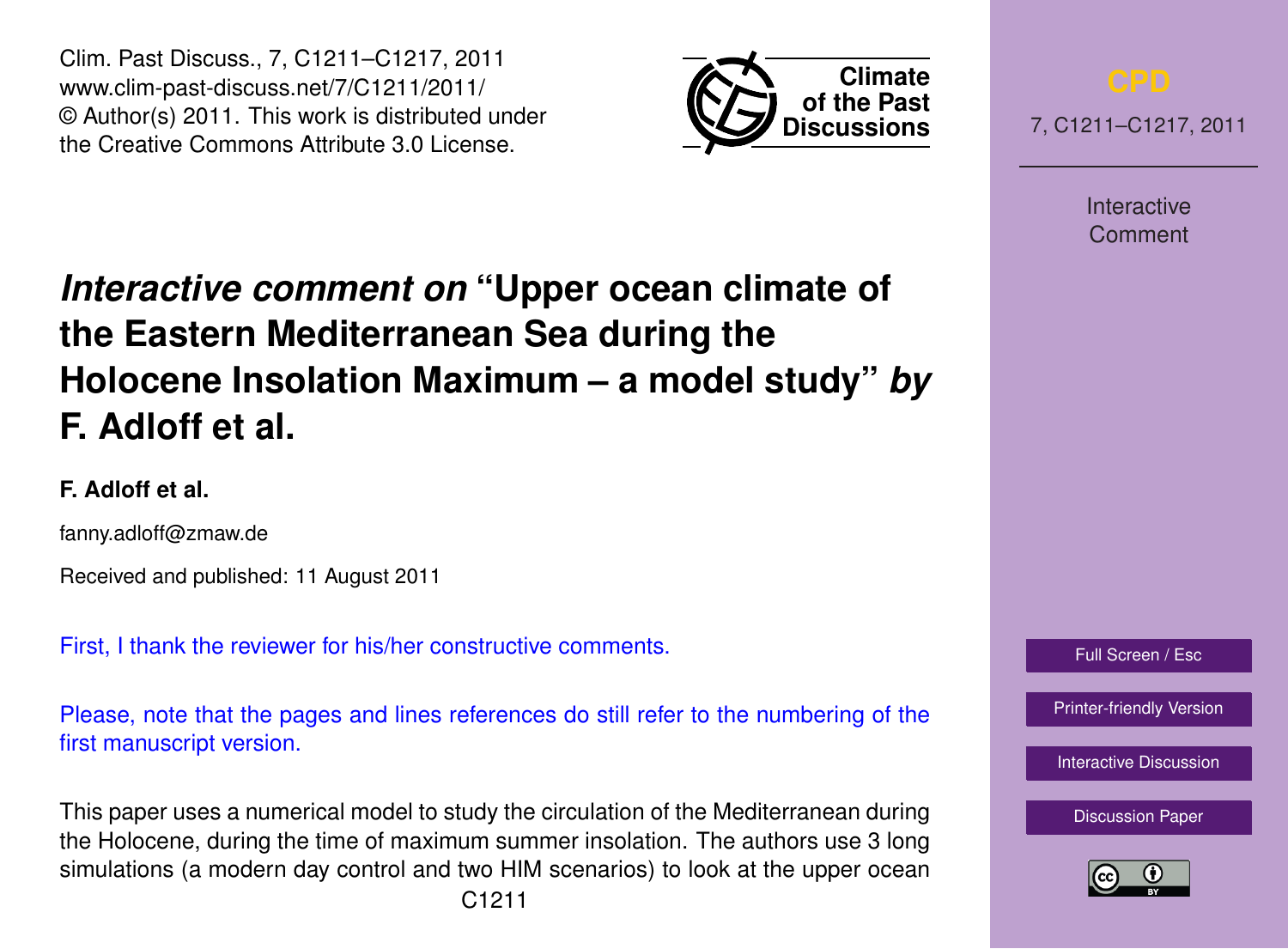circulation in the eastern basin. Although the authors do present a lot of figures howing temperature (and nothing on salinity), they present an interesting mechanism that links temperature signals with enhanced downwelling and wind mixing from strengthened Etesians.

However, potentially the most interesting aspect to this work is the attempt to use the discrepancies between the model fields and the paleo-proxies to suggest that the appropriate temperature transfer functions should be based on temperatures integrated over a depth range rather than just SSTs. As my expertise is not in the area of proxies, I can't comment on the specific improvement suggested here. But to my mind, this type of result is the way that paleo models should be used...to make concrete suggestions on hypothesis's that can be considered by the observational/proxy community, rather than just using the models to present large number of hard to verify paleo output. If the proxy idea is valid, then I would recommend this paper for publication with minor revisions, for it is otherwise well written and easy to follow. If the proxy idea is not especially useful to the observational community, then this paper becomes a long modelling paper focussing on one field, temperature...in which case, a more thorough analysis focussing on all model fields and the key model science questions would be needed.

### **Specific Comments:**

- Would like more in the introduction with respect to other ideas for sapropel formation to put the work in better context.

Our introduction did not transmit an adequate message about the focus of the present study. For this reason, we revised our introduction trying to state our goals more clearly.

7, C1211–C1217, 2011

Interactive Comment

Full Screen / Esc

[Printer-friendly Version](http://www.clim-past-discuss.net/7/C1211/2011/cpd-7-C1211-2011-print.pdf)

[Interactive Discussion](http://www.clim-past-discuss.net/7/1457/2011/cpd-7-1457-2011-discussion.html)

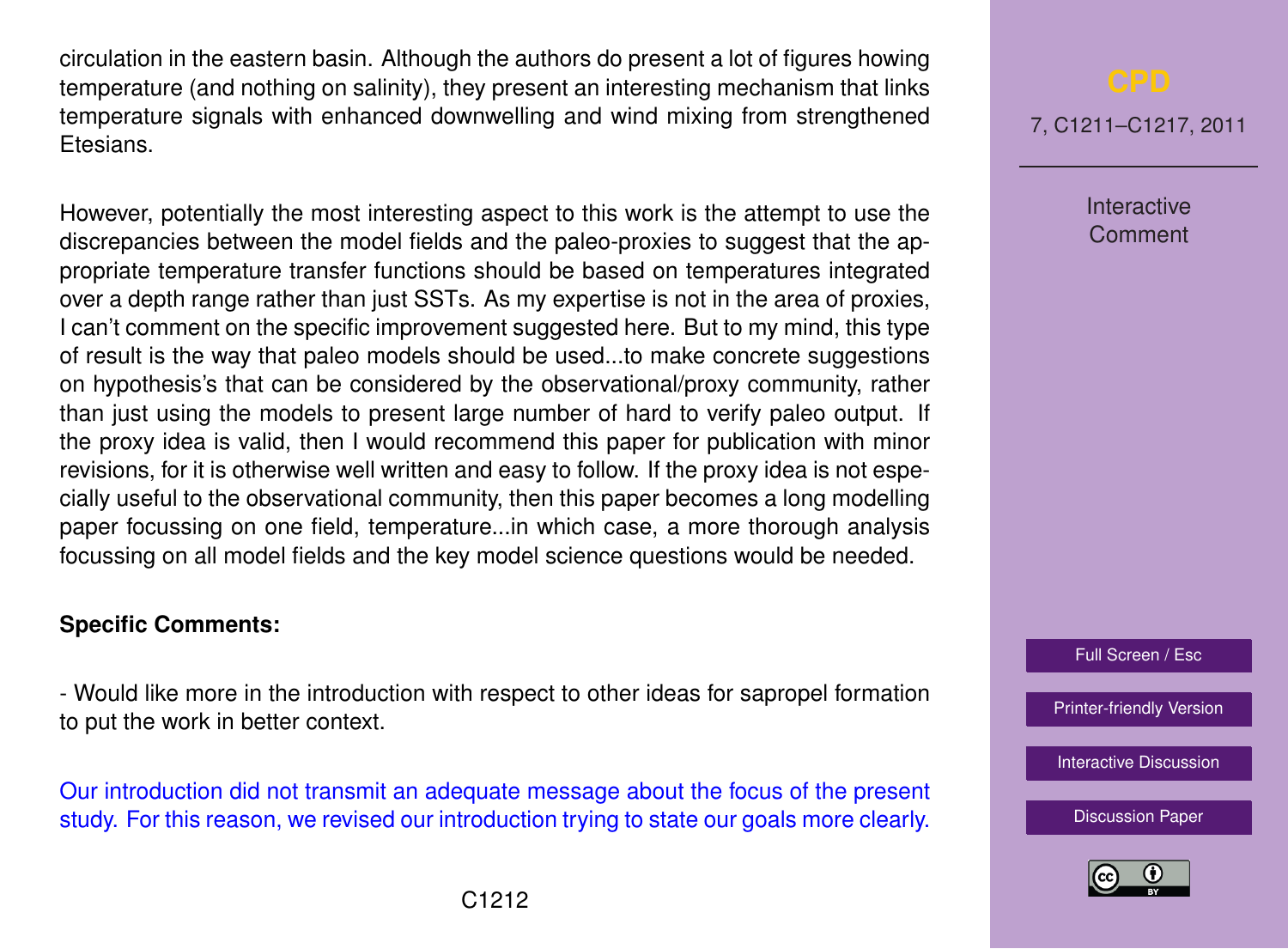The purpose of the study was not to investigate the sapropel formation but to model the effect of insolation alone on the upper ocean state of the Mediterranean during the early Holocene. This is an essential first step preceding further studies where freshwater forcing could be added in a transient experiment to the insolation-driven model state in an attempt to simulate the inception of sapropel deposition. The investigation of the insolation effect alone proved sufficiently interesting to warrant publication, because it yielded a novel interpretation on proxy-based reconstruction of the basin.

Through the model analysis, we found interesting patterns and their associated processes which were relevant for present as well as for past climates and which had never been suggested in the literature before. These processes could explain the signal detected by the proxies.

The following step to this study will be to test different fresh water perturbations (e.g. opening of the Bosphorus, enhanced Nile runoff, freshening from the Atlantic, increase d precipitation) and investigate how does the deep ventilation react to these changes. However, as we explained above, the present study does not deal with the sapropel formation.

Nevertheless, because a discourse with the sapropel issue is inescapable, we added in the new version, more discussion on the salinity changes displayed in our simulations and their influence on the vertical stratification and thus on the deeper water ventilation (section 4.2).

This might have been not explained clearly enough, so we tried to improve the introduction in the new version to state our goal in a clearer way.

7, C1211–C1217, 2011

Interactive Comment

Full Screen / Esc

[Printer-friendly Version](http://www.clim-past-discuss.net/7/C1211/2011/cpd-7-C1211-2011-print.pdf)

[Interactive Discussion](http://www.clim-past-discuss.net/7/1457/2011/cpd-7-1457-2011-discussion.html)

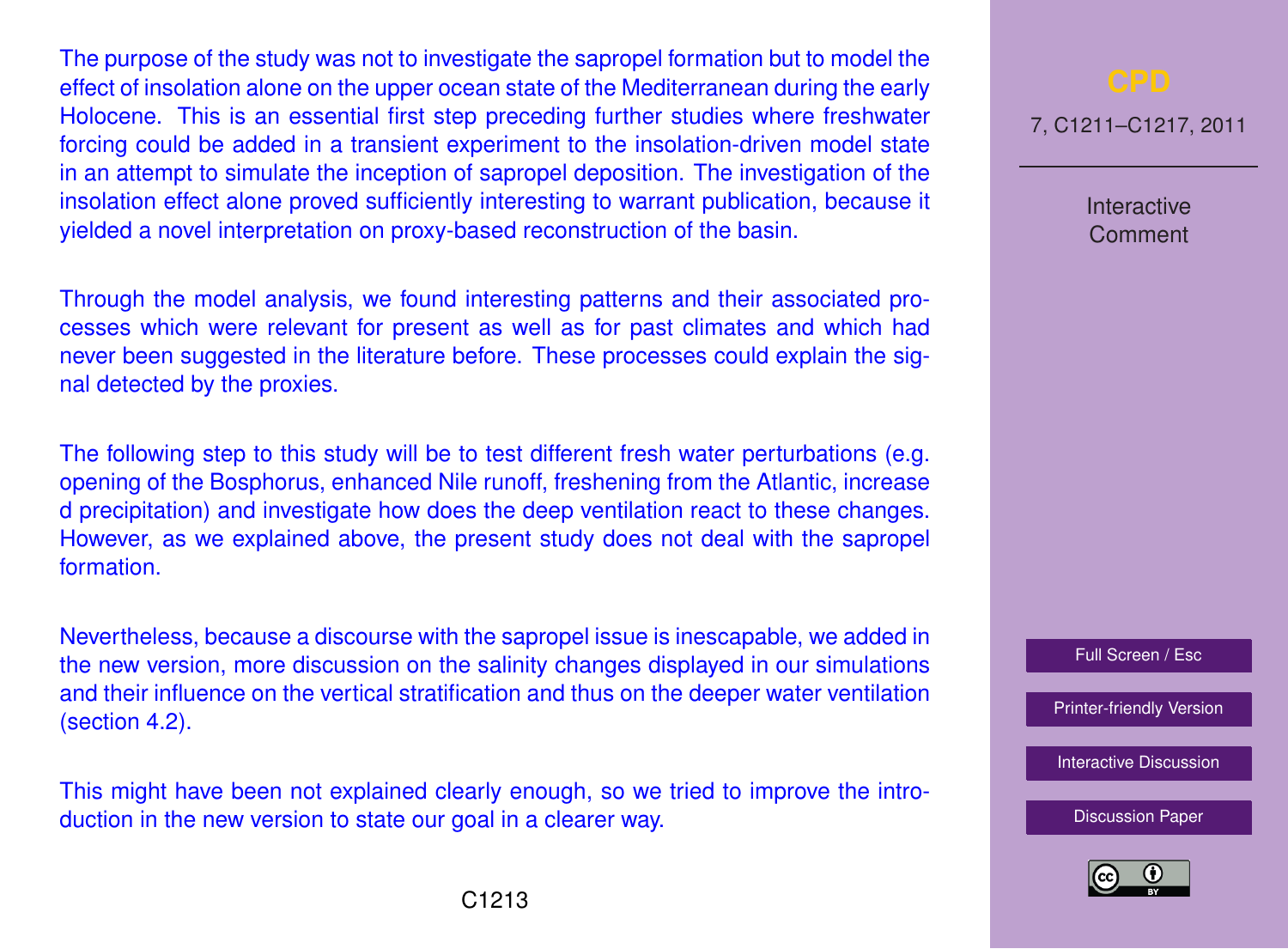- If the first level is 12 m thick, and is the thinnest, as is normal in models, I don't see how there can be 5 levels in th top 50 m (top 60 m i f each 5 are 12m thick).

In the ocean model MPIOM, the first 6 layers are centered to the following depths: 6,17,27,37, 48 and 60, so the thickness of the first 5 layers are respectively 12, 10, 10, 11 and 12. The first layer is also subject to sea level variation so the thickness is fluctuating. I inserted a correction "5 levels in the upper 54 meters".

- Is one grid point for straits like Gibraltar appropriate? There is nothing in the paper on the boundary conditions, and thus whether this will work. Some more discussion of this may be useful.

In the reality, the narrowest width of the strait is 14.3 km. The resolution of one grid box is roughly 20 km. With the Arakawa C-grid which is used for the horizontal discretization, the use of one grid point is sufficient to obtain a good estimate of the transport. Moreover, we are quite satisfied with the modelled water transport, which falls into the range of the observations, this quantity being fundamental for a good representation of the Mediterranean system. We agree that this simplification could have effects on fine-scale features in the region immediately adjacent to the Strait, but this was not the focus of the present investigation.

Concerning the boundary conditions, it is stated Page 1463, Lines 1-6, that we have a sponge zone at the Atlantic boundary (over 5 grid boxes) where we perform a restoring to climatological hydrography. For the HIM simulation, we use hydrography + global model anomalies 9K vs. CTRL.

- I think an experiment with freshwater provided from the Black Sea would be use-

7, C1211–C1217, 2011

**Interactive Comment** 

Full Screen / Esc

[Printer-friendly Version](http://www.clim-past-discuss.net/7/C1211/2011/cpd-7-C1211-2011-print.pdf)

[Interactive Discussion](http://www.clim-past-discuss.net/7/1457/2011/cpd-7-1457-2011-discussion.html)

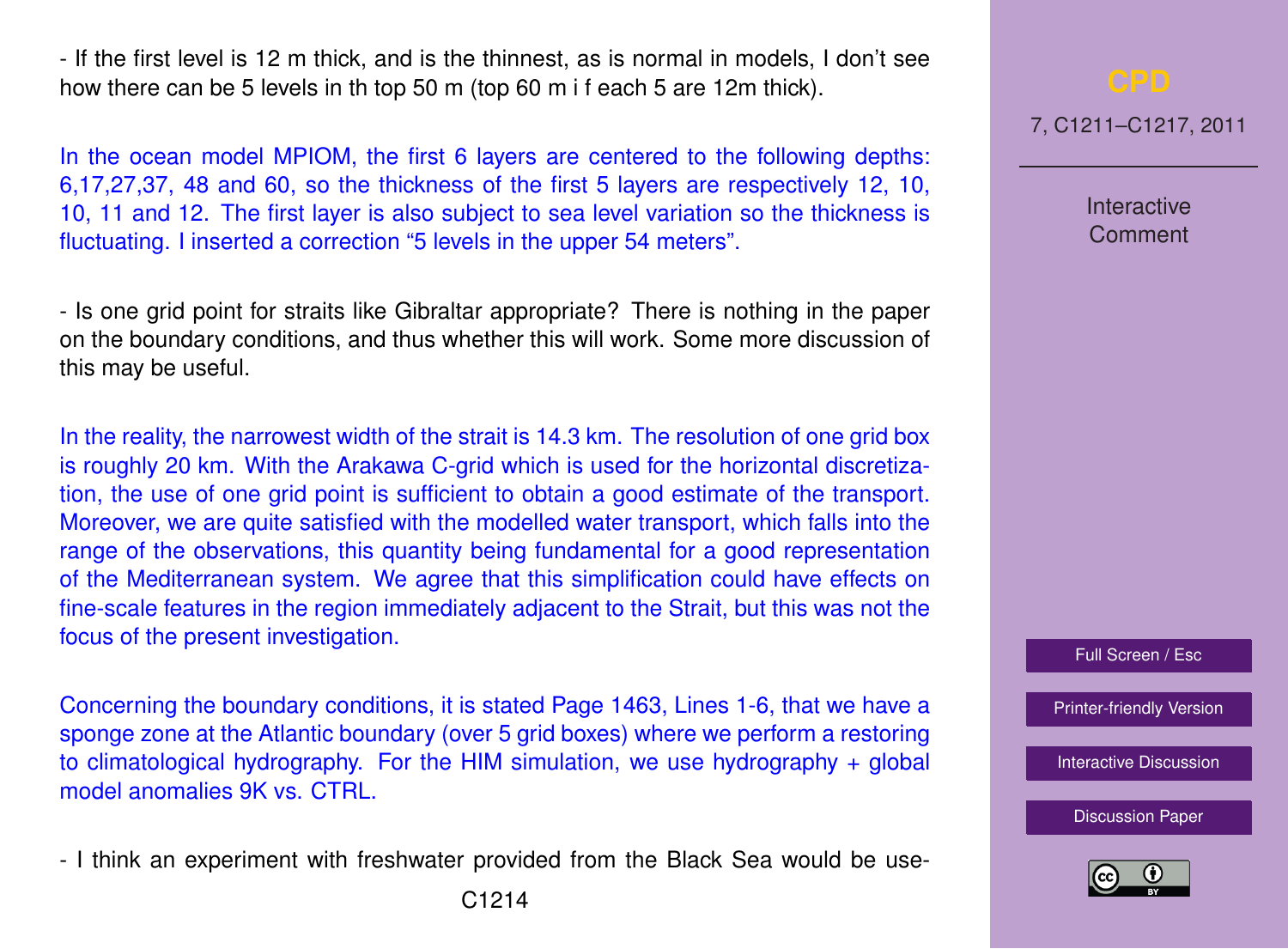ful (although running another 700 years may be too much). For example, there are some good papers in this area by Lane-Serff et al. and Myers et al., based on simple modelling.

This will be part of the next study dealing with investigation of the hypothesis for sapropel formation. In this next study, we will test diverse fresh water perturbations which could lead to a stagnation of the deep water (the opening of the Black Sea is one of the perturbation we will test). But to discuss this in the present study would not fit to the goal of the paper and would lead to an exceeding length.

Again, in the new version of the manuscript, we tried to improve the introduction to better explain the goal of the present study, only dealing with a stationary well-ventilated past climate state. The section 4.2 has also been developped, with a focus on changes in vertical stratification resulting from the changes in salinity.

-Which bulk formula are used for the surface fluxes?

*da Silva, A.M., Young, C.C., Levitus, S., 1994. Atlas of surface marine data, Vol. 1–5, NOAA Atlas NESDIS.*

This has been included in the new version of the manuscript.

-I would not call 1950 pre-industrial!

Our experimental design follows the the PMIP2 protocol for setting the pre-industrial global simulation. PMIP2 proposes to use orbital parameters which correspond to 7, C1211–C1217, 2011

Interactive **Comment** 

Full Screen / Esc

[Printer-friendly Version](http://www.clim-past-discuss.net/7/C1211/2011/cpd-7-C1211-2011-print.pdf)

[Interactive Discussion](http://www.clim-past-discuss.net/7/1457/2011/cpd-7-1457-2011-discussion.html)

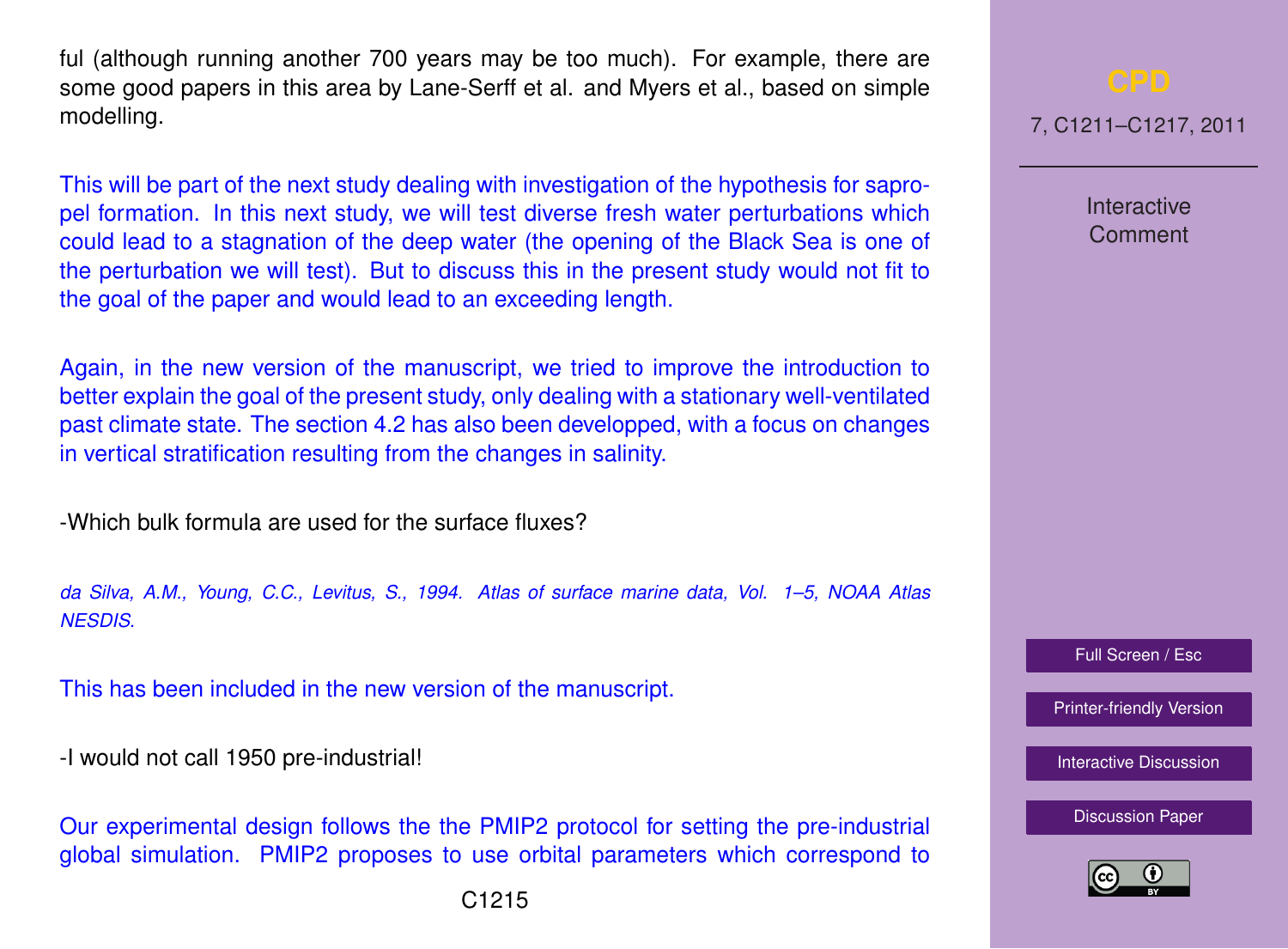1950 for the pre-industrial simulation, indeed the difference between 1750 and 1950 insolation induced by changes in the orbital parameters is negligible.

This explanation has been now implemented in the new version of the manuscript.

- The comment about model MLDs being around 300 m in the Levantine seems much too deep for LIW to my mind. This needs more validation, and if an issue, a discussion of how it may impact the model results/conclusions.

We think that 300m is not too deep for the LIW. According to Somot (2005), the LIW is stabilizing in density at around 200/300 m depth and is responsible for a subsurface salinity maximum between 200 and 600 m almost everywhere in the Mediterranean basin. (More references: Ovchinnikov, 1984; Lascaratos et al., 1993, Ozsoy et al., 1993).

In the new version of the manuscript, we added an explanation on how is the mixed layer depth calculated in the ocean model.

- With respect to the Nile runoff, is it based on pre-Aswan dam numbers for the control? Otherwise, a proper comparison for the right reasons may be hard.

Yes, it corresponds to pre-Aswan dam runoff values (see Page.1463, Lines 24-25).

- With respect to figure 18, and the discussion on page 1478, I don't necessarily see that the results with 9K2 are much better than those with 9K1. In fact, I would say I find these figures trying to compare the model fields and the proxies a bit hard to read.

Full Screen / Esc

[Printer-friendly Version](http://www.clim-past-discuss.net/7/C1211/2011/cpd-7-C1211-2011-print.pdf)

[Interactive Discussion](http://www.clim-past-discuss.net/7/1457/2011/cpd-7-1457-2011-discussion.html)

[Discussion Paper](http://www.clim-past-discuss.net/7/1457/2011/cpd-7-1457-2011.pdf)



7, C1211–C1217, 2011

Interactive Comment